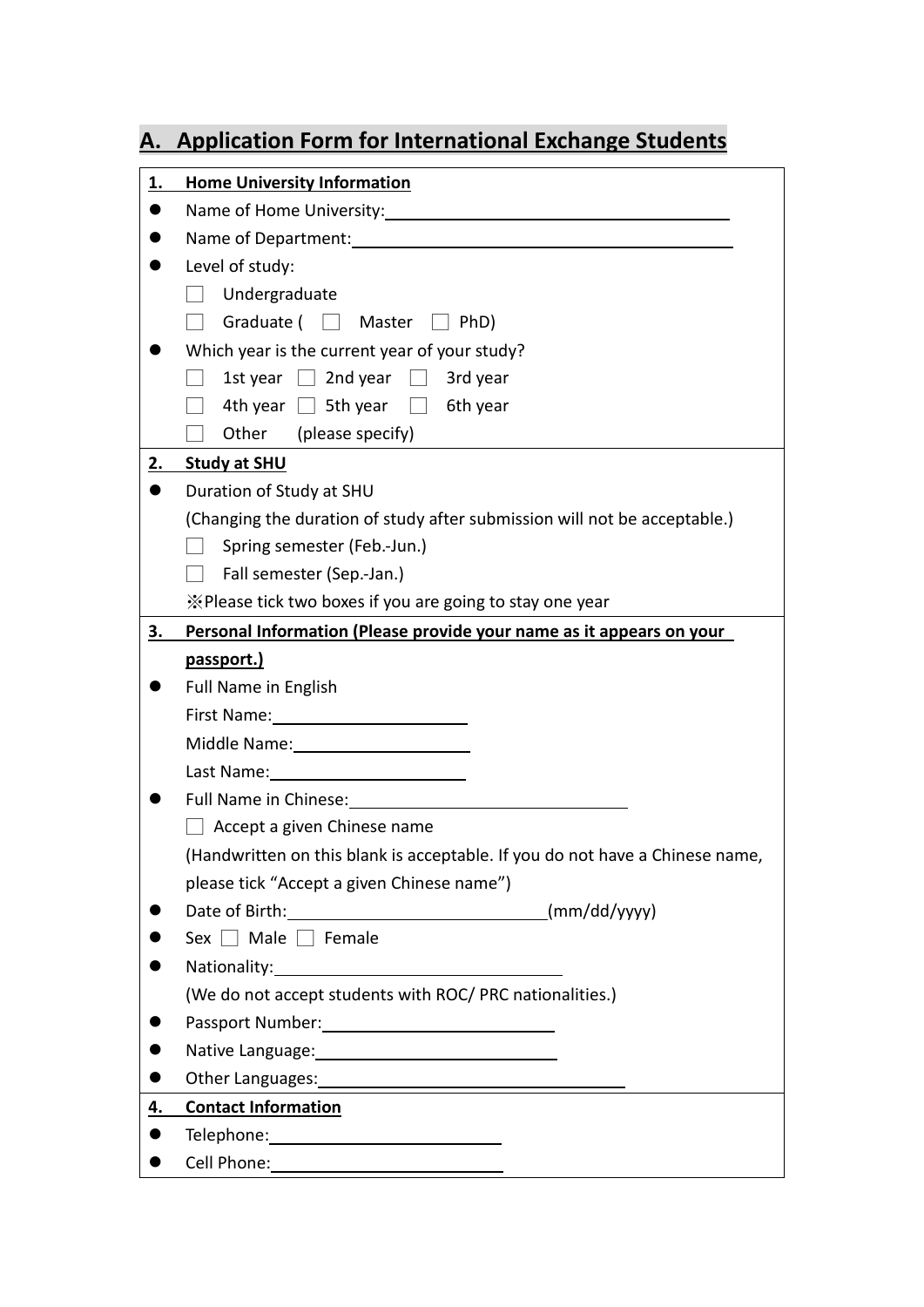|                | Residence Address: New York State State State State State State State State State State State State State State State State State State State State State State State State State State State State State State State State St |
|----------------|--------------------------------------------------------------------------------------------------------------------------------------------------------------------------------------------------------------------------------|
|                |                                                                                                                                                                                                                                |
|                |                                                                                                                                                                                                                                |
| 5.             | <b>Emergency Contact</b>                                                                                                                                                                                                       |
|                |                                                                                                                                                                                                                                |
|                | Relation with Applicant:<br><u> and Communication</u>                                                                                                                                                                          |
|                |                                                                                                                                                                                                                                |
|                |                                                                                                                                                                                                                                |
|                |                                                                                                                                                                                                                                |
|                |                                                                                                                                                                                                                                |
|                |                                                                                                                                                                                                                                |
|                |                                                                                                                                                                                                                                |
| 6.             | <b>Language Proficiency</b>                                                                                                                                                                                                    |
| a.             | $\Box$ English Native Speaker                                                                                                                                                                                                  |
| b.             |                                                                                                                                                                                                                                |
|                | Self-evaluation (Range: 1-10, where $1=$ poor and $10=$ excellent)                                                                                                                                                             |
| $\mathsf{C}$ . | Mandarin Level: ______________ Any certificate: ________________________________                                                                                                                                               |
|                | Self-evaluation (Range: 1-10, where 1= poor and $10 =$ excellent)                                                                                                                                                              |
|                |                                                                                                                                                                                                                                |
| В.             | <b>Accommodation</b>                                                                                                                                                                                                           |

| Would you need to apply for dormitory?                                                                                                                                                                                                                                                                                                                  |  |  |
|---------------------------------------------------------------------------------------------------------------------------------------------------------------------------------------------------------------------------------------------------------------------------------------------------------------------------------------------------------|--|--|
| Yes (This is a guaranteed application. Cancellation is prohibited during<br>the semester. Only students who pay the dormitory fee can choose room<br>type and assign roommate.)<br>Twin-bed room NTD40,000/Semester + Deposit NTD 16,000<br>Assigned roommate's name:<br>Quad room NTD 24,000/ Semester +Deposit NTD 9,600<br>Assigned roommate's name: |  |  |
| Dormitory waiver + Deposit for Twin-bed Room NTD 16,000/ Quad-bed<br>Room NTD 9,600(According to agreement between SHU and home<br>university.) (Students who apply for a dormitory waiver cannot choose<br>roommate and room type.)                                                                                                                    |  |  |
| No (Please note that we will not arrange any dormitory for you once you<br>choose this option. (Documents Required: a. Home Institution's                                                                                                                                                                                                               |  |  |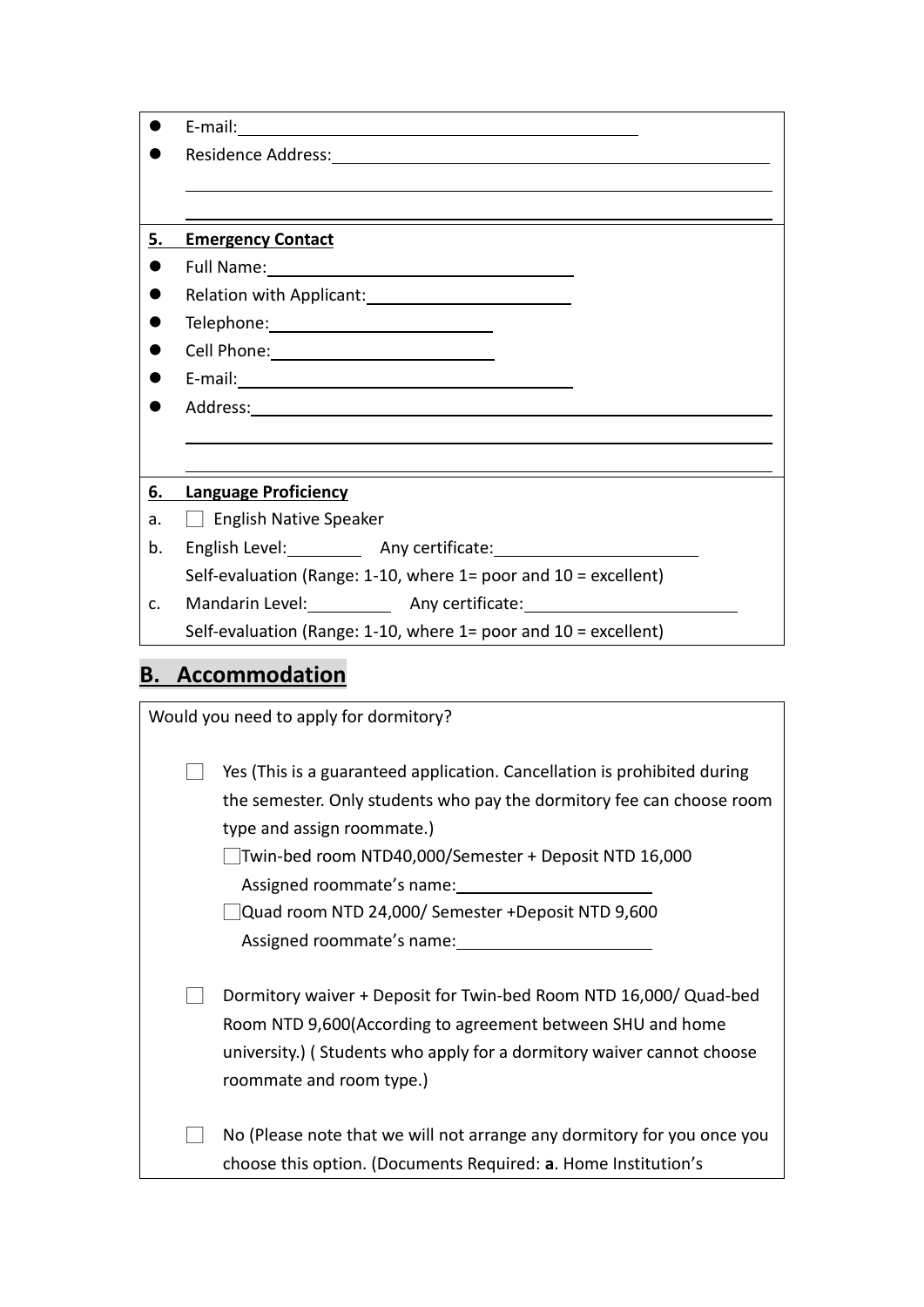agreement which shows that the international contact window agrees with this decision with specific reason explaining why student does not apply for accommodation. **b**. Statement provided by Shih Hsin University with Home Institution's and student's signatures.)

### **C. For Home University Coordinator ONLY**

- Name of Coordinator: <u>● Name of Coordinator:</u>
- ⚫ Title of Office:
- E-mail: 2000 E-mail: 2000 E-mail: 2000 E-mail: 2000 E-mail: 2000 E-mail: 2000 E-mail: 2000 E-mail: 2000 E-mail: 2000 E-mail: 2000 E-mail: 2000 E-mail: 2000 E-mail: 2000 E-mail: 2000 E-mail: 2000 E-mail: 2000 E-mail: 200
- ⚫ Telephone:
- Fax:

 $\overline{a}$  $\overline{a}$ 

 $\overline{a}$  $\overline{a}$ 

 $\overline{a}$  $\overline{a}$ 

 $\overline{a}$  $\overline{a}$ 

- ⚫ Coordinator's Signature:
- Date (mm/dd/yyyy): 1

#### **D. Statement of Purpose**

In the space below, please indicate your motivations and plans for studying at SHU in either Chinese or English. (Please use additional sheet if there is not enough space here.)